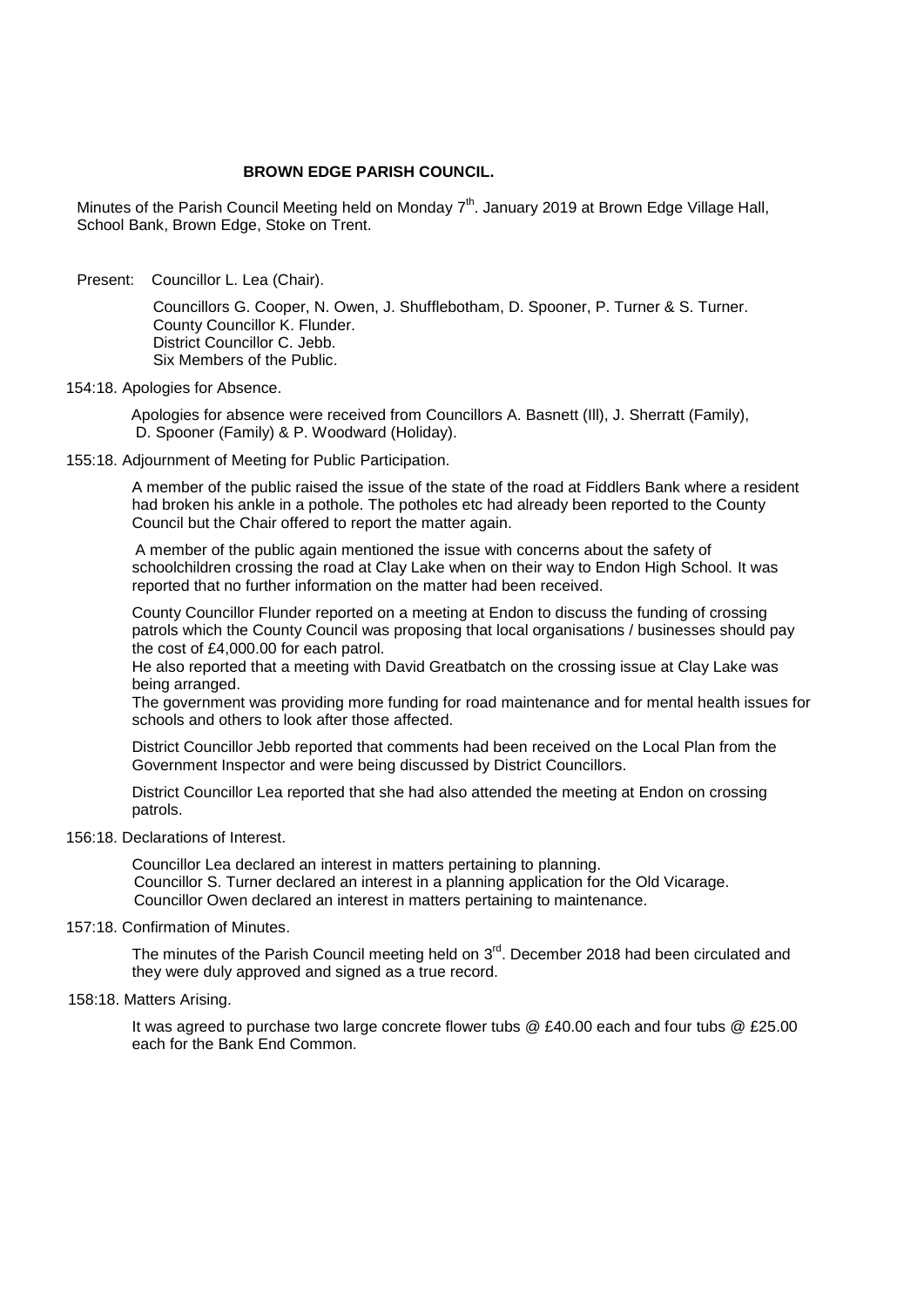A report was given on the site meeting with Staffs. County Council's Liaison Officer at the junction of Sandy Lane and Hough Hill. The meeting had been positive with various suggestions being discussed including a traffic census, changing priority at the junction and additional signage. Costs could be involved and it was suggested that funding could possibly be arranged from County Councillor Flunder's allowances.

The request for a site for Scope Clothing Donation Bank had been passed to the management of Keith's Supermarket who would pass the matter onto the owners. The Clerk was assured that there was no problem with the defibrillator being sited on the disused Keith's News building. It was agreed, however that written reports on the state of the three defibrillators be obtained from a suitable maintenance company.

Letter of support had been sent to Leek Town Council regarding the closure of beds and re-location of some services from Leek Moorlands Hospital. A letter of protest had also been sent to the North Staffs. Clinical Commissioning Group which had replied stating that all the points raised were still under review.

The Town Council had arranged a Special Meeting on Thursday  $16<sup>th</sup>$ . January 2019.

### It was reported that:

the donation for the British Legion had been forwarded to the Leek branch of the organisation. the promised donation for the new memorial seat had been received. notice had been received of a road closure of Hough Hill on 9<sup>th</sup>. January 2019. a blocked culvert at Hill Top had been reported to Staffs. County Council.

### 159:18. Reports & Actions.

The Cemetery Recorder reported that there had been two interments, at double fees, of cremated remains in full sized existing graves and one headstone fee.

It was reported that the damaged seat near to the site of the removed conifers had been sited in approx 2003 just before the rule was introduced that all seats would be purchased by the Parish Council. It was agreed to contact the owner to give details of a possible replacement seat.

The current grave digger had been contacted about opening the toilets at funerals. He was quite prepared to take on the task but said that as there were two gangs and two seats of keys would be needed. It was agreed that these be provided.

 The Additional Amenities Committee had been met, in full, to discuss the future of the new cemetery site. After studying the facts, at length, the Committee UNANIMOUSLY agreed to RECOMMEND that the land remains as its current use for agricultural purposes and that as a planned burial ground in the near future. This recommendation was accepted.

A revised quotation, with some different species, had been received from Ash Tree Farm Growers Ltd in the sum of £1,049.50 (excl. V.A.T.) for the replanting of the screen hedging in the cemetery. It was agreed that this be accepted and that a contingency sum of £150.00 be set aside for any change in the species to be planted.

Councillor P. Turner, Chairman of the Neighbourhood Plan Committee reported that a further grant had been obtained from Locality for AECOM to oversee the site assessments which the Committee will oversee. The Committee will be meeting later this month to organise this activity.

A meeting with AECOM is being sought to ensure that the data we are working with is accurate and unchallengeable.

He was pleased to announce that Malcolm Dawson has agreed to assist him with the Neighbourhood Plan. He has already been briefed and has met Hannah from Urban Vision who he has worked with before,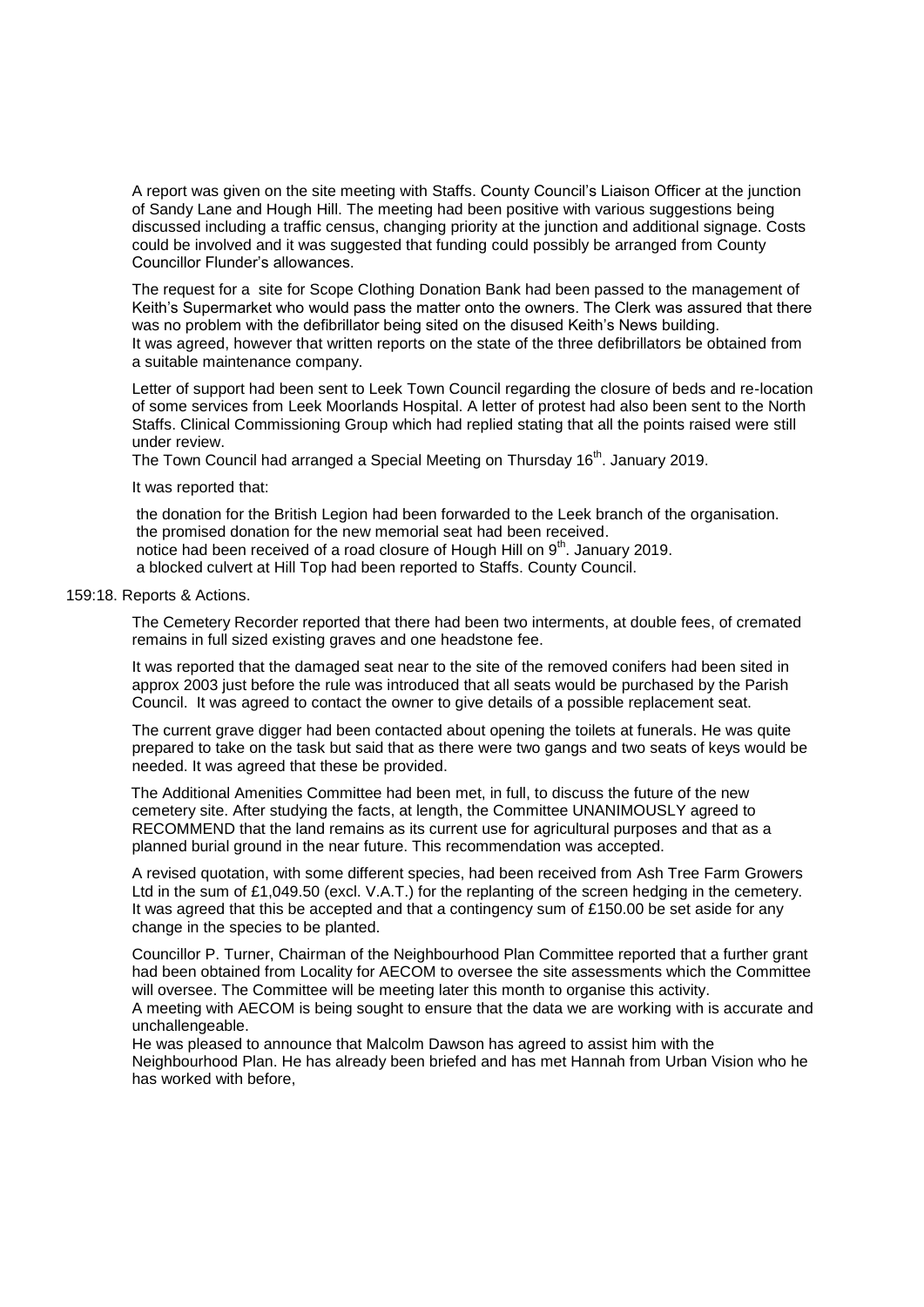160:18. Planning.

The following planning applications were discussed and it was agreed to forward no objections, subject to normal planning quidelines, to:

\*SMD/2018/0752 Proposed Conversion & Extension of Coach House to Form Independent Dwelling & Improvements to Site Access at The Old Vicarage, Church Road, Brown Edge.

 SMD/2018/0778 Single Storey Rear Extension & New Vehicle Access with Landscaping Works & Boundary Hedge at 1 Woodside Avenue, Brown Edge.

\*Councillor S. Turner declared an interest in this application and took no part in the discussion.

161:18. Finance.

Further details were received the renewal of the Council's Fixed Term Bond which had matured. It was agreed to discuss the matter at the next meeting.

 A request for next year's Precept had been received. It was agreed that the Chairman and the Clerk put forward recommended figures for the next meeting.

The maintenance contracts were due for renewal on 1<sup>st</sup>. April 2019. These to be discussed in time for the next meeting.

It was reported that:

a refund of £397.00 had been received from Brown Edge Action Group. a cheque for £175.00 had been received for the rent of grazing on the new cemetery land. information had been received from the Pensions Regulator – not applicable at the moment.

#### 162:18. Orders for Payment.

It was agreed that the following items be paid:

| Adrian J. Mason.        | £ $100 - 00$ . Litter Picking Fee.                       |
|-------------------------|----------------------------------------------------------|
| British Gas.            | $\epsilon$ 25 – 51. Cemetery Electricity Supply.         |
| British Gas.            | £ $65 - 40$ . Play Field Electricity Charge. (Two a/cs). |
| John Bourne.            | Clerk's & Cemetery Recorder's Salaries.                  |
| John Bourne.            | £ $123 - 87$ . Clerk's Expenses.                         |
| H.M. Revenue & Customs. | £ $78 - 60$ . P. A. Y. E.                                |

163:18. Correspondence.

 A request for a dog waste bin had been received from a resident of Fiddlers Bank to be sited near to Hill Top Chapel. This to be forwarded to Staffs. Moorlands Council's Street Scene Manager.

164:18. Matters to be Discussed on Notice.

There were no Notices of Motion received.

165:18. Matters for the District Council.

There were no items for the District Council.

166:18. Matters for the County Council.

There were no items for the County Council.

167:18. Items to be raised at the Next Meeting.

Building Society Bond & Precept for 2019 /2020.

168:18. Items for the Website.

There were no items for the web site.